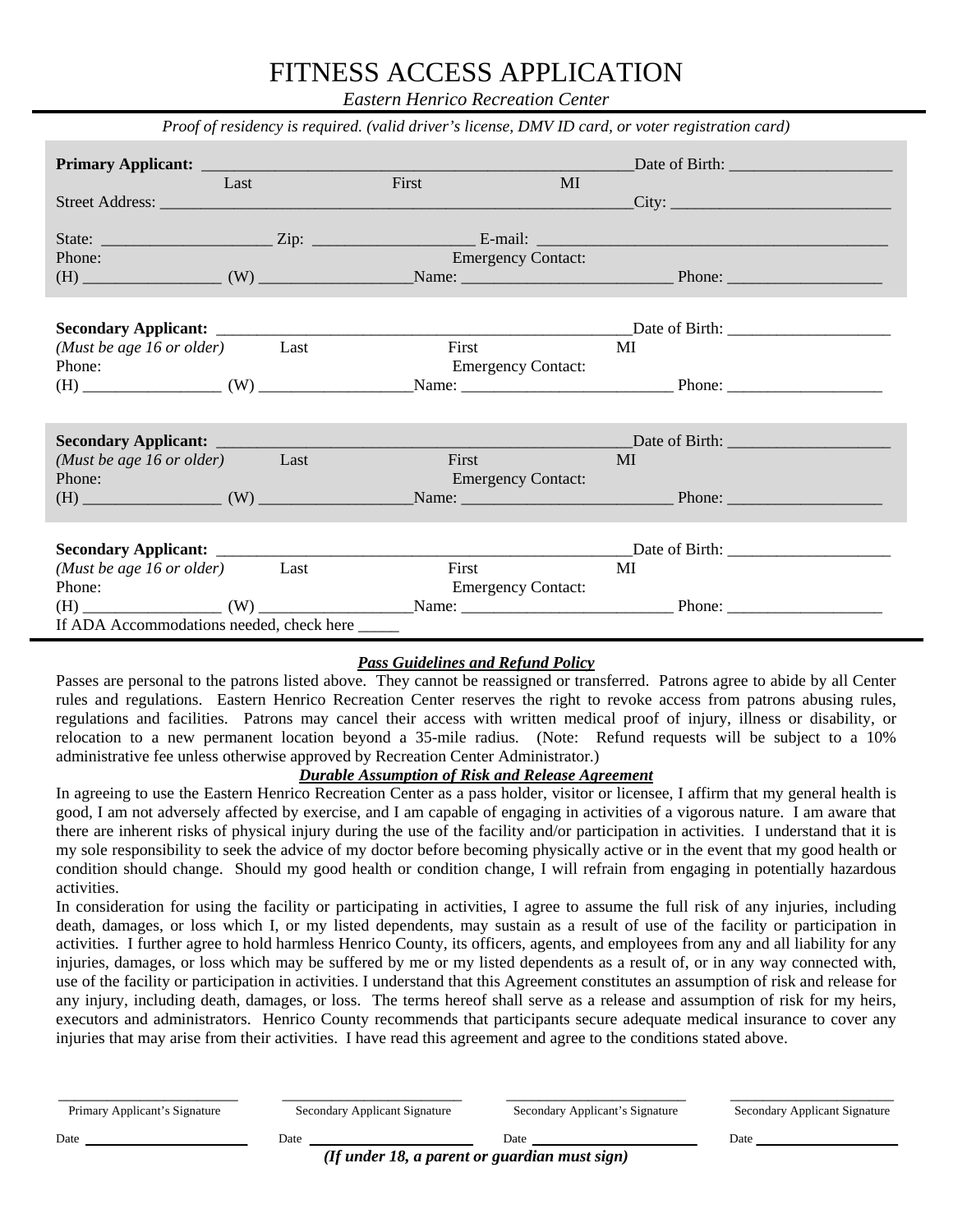*Eastern Henrico Recreation Center* 

|                                                                           | Payer Name: Name: Name: Name: Name: Name: Name: Name: Name: Name: Name: Name: Name: Name: Name: Name: Name: Name: Name: Name: Name: Name: Name: Name: Name: Name: Name: Name: Name: Name: Name: Name: Name: Name: Name: Name: |                              |  |  |
|---------------------------------------------------------------------------|-------------------------------------------------------------------------------------------------------------------------------------------------------------------------------------------------------------------------------|------------------------------|--|--|
|                                                                           |                                                                                                                                                                                                                               | Address/City/State/Zip Code: |  |  |
|                                                                           |                                                                                                                                                                                                                               |                              |  |  |
|                                                                           |                                                                                                                                                                                                                               |                              |  |  |
|                                                                           |                                                                                                                                                                                                                               | Total Fees: \$               |  |  |
| <b>Method of Payment</b><br>(Choose one of the following payment options) |                                                                                                                                                                                                                               |                              |  |  |
|                                                                           |                                                                                                                                                                                                                               |                              |  |  |
|                                                                           |                                                                                                                                                                                                                               | <b>Paid in Full</b>          |  |  |

Check/Money Order # :\_\_\_\_\_\_\_\_\_\_\_\_\_\_\_\_\_\_ (Make check payable to "County of Henrico.")

#### **Monthly Automated Credit Card Deductions**

By signing this agreement form, I agree to participate in the Automatic Payment Service Program as outlined in this payment agreement. The Division of Recreation and Parks will submit preauthorized deduction from an authorized credit card for equal monthly payments until balance is paid in full. I understand that failure to notify the Division of recreation and Parks of any account changes which result in payment not being honored by the institution may result in bank fees. I understand that any failure in payment of the monthly payment by the financial institution will result in suspension of my account at the Fitness Center at Eastern Henrico Recreation Center and a hold will be placed on my account for future business with the Division of Recreation and Parks until all payments in arrears are paid. I also understand that failure to pay the amount due in full will result in submission of my account to collections.

Please continue to make monthly deductions of \$ from my authorized credit card.

Signature of Authorization: Date: Date:

 $\overline{a}$ 

 $\overline{a}$ 

**ACH** 

By signing this agreement form, I agree to participate in the Automatic Payment Service Program as outlined in this payment agreement. The Division of Recreation and Parks will submit preauthorized deductions to the financial institution listed below for equal monthly amounts for **ten months (12 month if renewing)** until balance is paid in full. I understand that failure to notify the Division of Recreation and Parks of any account changes which results in a payment not being honored by the financial institution may result in bank fees. I understand that any failure in the payment of the monthly payment by the financial institution will result in the suspension of my account access to the Fitness Center at the Eastern Henrico Recreation Center and a hold will be placed on my account for future business with the Division of Recreation and Parks until all payments in arrears are paid. I also understand that any access suspension does not forgive my obligation to pay the full balance of the amount due. I also understand that failure to pay the amount due in full will result in the submission of my account to collections.

#### **Authorization for Automatic Payment Deductions**

I, \_\_\_\_\_\_\_\_\_\_\_\_\_\_\_\_\_\_\_\_\_\_\_\_\_\_\_\_\_\_\_\_\_ authorize my financial institution \_\_\_\_\_\_\_\_\_\_\_\_\_\_\_\_\_\_\_\_\_\_\_\_ to accept automatic payment requests from the County of Henrico, Virginia and post them to my bank account. I understand that I am in complete control of my payment, and if, at any time, I decide to withdraw this authorization, I need only notify the County of Henrico Division of Recreation and Parks. I understand that I am responsible to pay the full amount due at the time I withdraw this authorization. I also understand that if I change or close my account at the financial institution listed on this form, I must immediately contact the Division of Recreation and Parks. For new agreements, the first and last month's payments are due at signing. Please make monthly deductions of \$\_\_\_\_\_\_\_\_\_ from my account on file.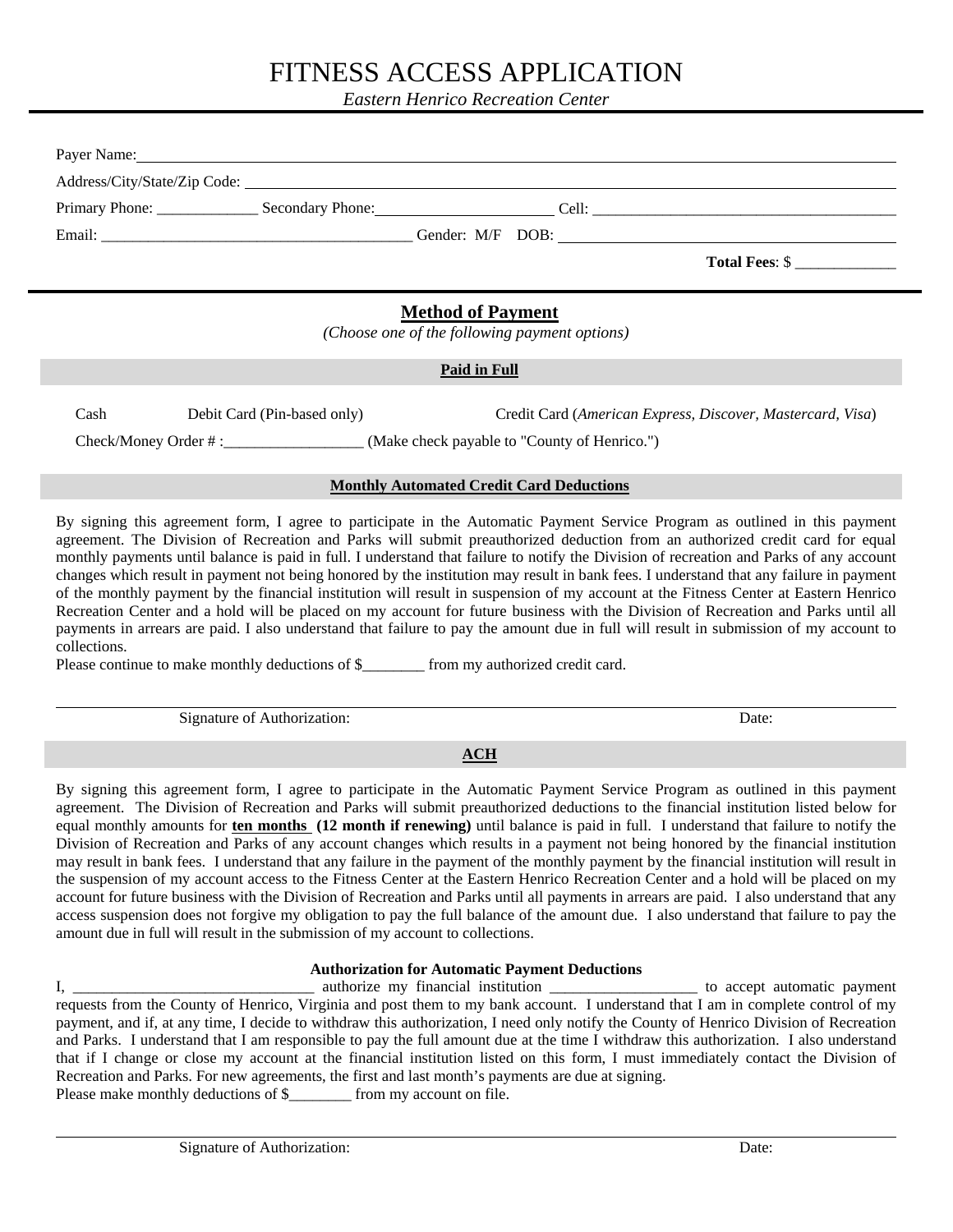*Eastern Henrico Recreation Center* 

### Physical Activity Readiness Questionnaire

Name\_\_\_\_\_\_\_\_\_\_\_\_\_\_\_\_\_\_\_ Date of Birth \_\_\_\_\_\_\_\_\_\_\_\_\_\_\_\_ Today's Date \_\_\_\_\_\_\_\_\_\_\_\_

Regular Exercise is associated with many health benefits, yet any change of activity may increase the risk of injury. Completion of this questionnaire is a first when planning to increase the amount of physical activity in your life. Please read each question carefully and circle your answer. This form will be kept on file with your application.

| <b>YES</b> | NO | 1.  | Has a physician ever said you have a heart condition and you should only do<br>physical activity recommended by a physician? |  |  |
|------------|----|-----|------------------------------------------------------------------------------------------------------------------------------|--|--|
| <b>YES</b> | NO | 2.  | When you do physical activity, do you feel pain in your chest?                                                               |  |  |
| <b>YES</b> | NO | 3.1 | When you were not doing physical activity, have you had chest pain in the<br>past month?                                     |  |  |
| <b>YES</b> | NO | 4.  | Do you ever lose consciousness or do you lose your balance because of<br>dizziness?                                          |  |  |
| <b>YES</b> | NO |     | 5. Do you have a joint or bone problem that may be made worse by a change in<br>your physical activity?                      |  |  |
| <b>YES</b> | NO |     | 6. Is a physician currently prescribing medications for your blood pressure or<br>heart condition?                           |  |  |
| <b>YES</b> | NO | 7.  | Are you pregnant?                                                                                                            |  |  |
| <b>YES</b> | NO | 8.  | Do you have insulin dependent diabetes?                                                                                      |  |  |
| <b>YES</b> | NO | 9.  | Are you 69 years of age or older?                                                                                            |  |  |
| <b>YES</b> | NO | 10. | Do you know of any other reason you should not exercise or increase your<br>physical activity?                               |  |  |

If you answered **YES** to any of the above questions, it is your sole responsibility to seek the advice of your doctor **BEFORE** you become physically active. Tell your doctor your intent to exercise and to which questions you answered YES. If your health ever changes so you then answer YES to any of the above questions, it is your sole responsibility to seek guidance from your doctor.

I have read and understand this questionnaire. Any questions I had were answered to full satisfaction.

Participant Signature \_\_\_\_\_\_\_\_\_\_\_\_\_\_\_\_\_\_\_\_\_\_\_\_\_\_\_\_\_ Date \_\_\_\_\_\_\_\_\_\_\_\_\_\_\_\_\_\_\_\_\_\_\_\_\_

Parent Signature \_\_\_\_\_\_\_\_\_\_\_\_\_\_\_\_\_\_\_\_\_\_\_\_\_\_\_\_\_\_\_ Date \_\_\_\_\_\_\_\_\_\_\_\_\_\_\_\_\_\_\_\_\_\_\_\_\_\_\_

Parent Signature is required for youth under 18 years old.